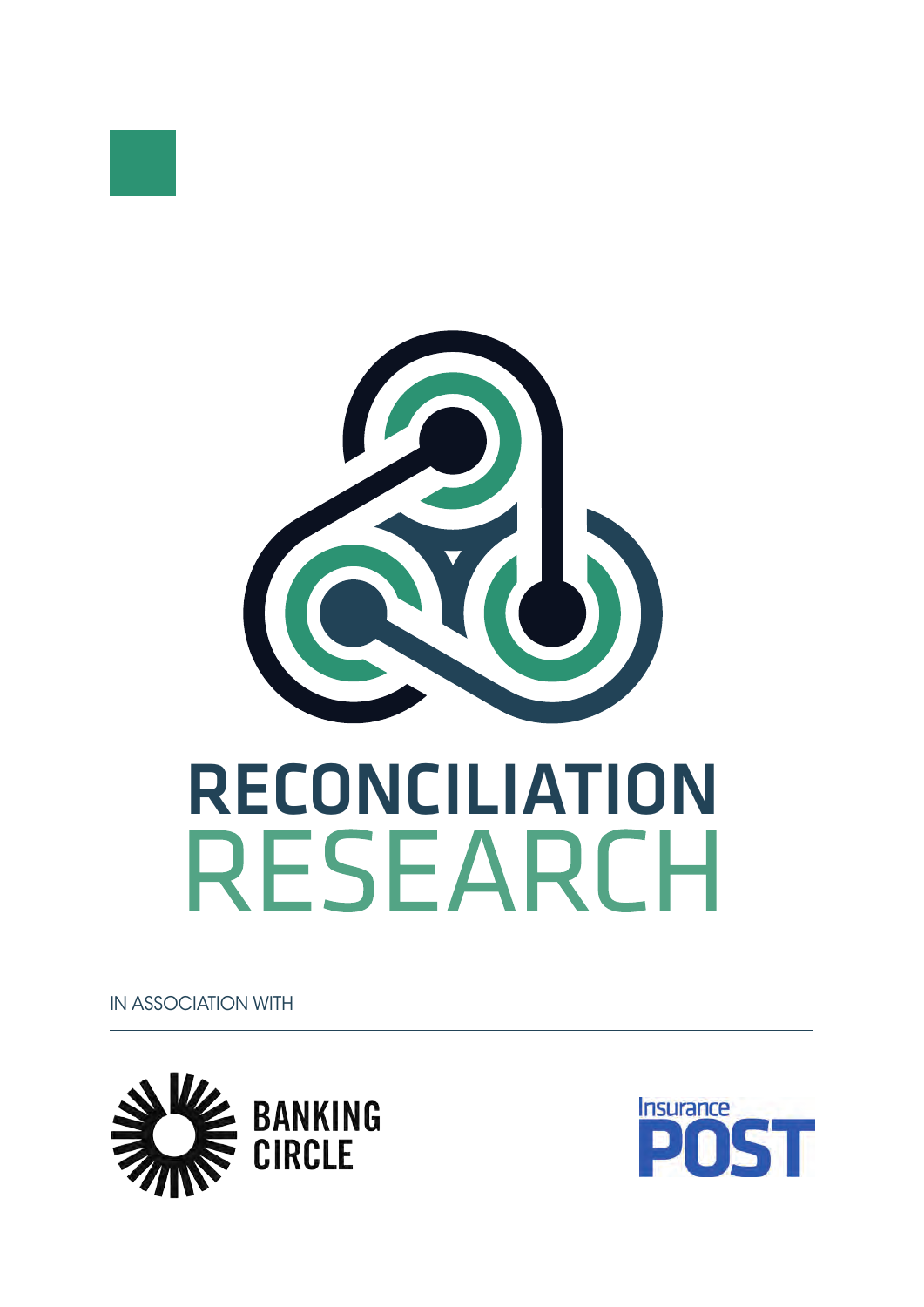MOVING BEYOND THE PAIN POINTS: IMPROVING THE INSURANCE RECONCILIATION AND PAYMENT ARCHITECTURE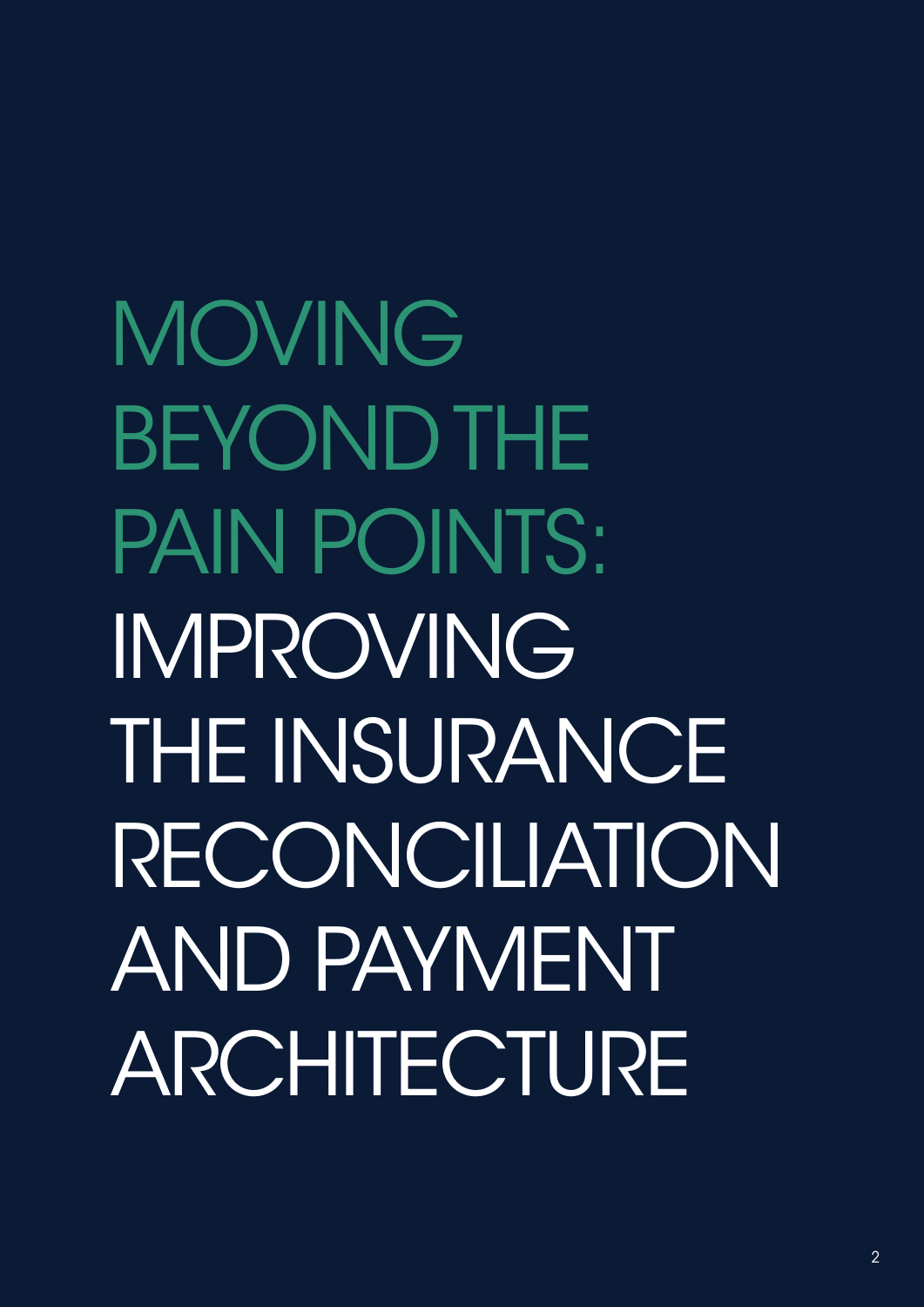OUT-DATED AND MANUALLY INTENSIVE collection and reconciliation systems have a stranglehold on the insurance sector, stopping companies from getting any satisfaction from the moving feast of payments they must process daily.

Total non-life gross written premiums in the United Kingdom were £59.1bn in 2017, and £58.2bn was paid back out in claims during the same year. That is the best part of £120bn flowing between policyholders, brokers, intermediaries, insurers, loss adjusters, repairers and other associated parties in the supply chain.

To get an insight into how the insurance industry is managing this financial merry-go-round, financial utility, Banking Circle teamed up with Post to canvas opinion from the sector. The results of that research are detailed and discussed in this white paper. ■

## RECONCILIATION FOR RECEIPTS – A HERCULEAN TASK

MATCHING INCOMING PAYMENTS to their source and reconciling the respective account is a Herculean task. There are tens of millions of policyholders, using various payment methods, different instalment options, and multiple distribution channels.

But collecting premiums should be the insurance industry's bread and butter and is fundamental to its underlying cash flow and liquidity.

The size of the overall market means that single-digit discrepancies in reconciliation rates create uncertainty about inbound payments running to billions of pounds.

Post found that 42.5% of those surveyed had a reconciliation rate for matching receipts of more than 90%. The remainder – 56.5% – have rates of between 50% and 90%. Even for those towards the higher end of this band, there is significant room for improvement.

#### What's your reconciliation matching rate for receipts?

\_\_\_\_\_\_\_\_\_\_\_\_\_\_\_\_\_

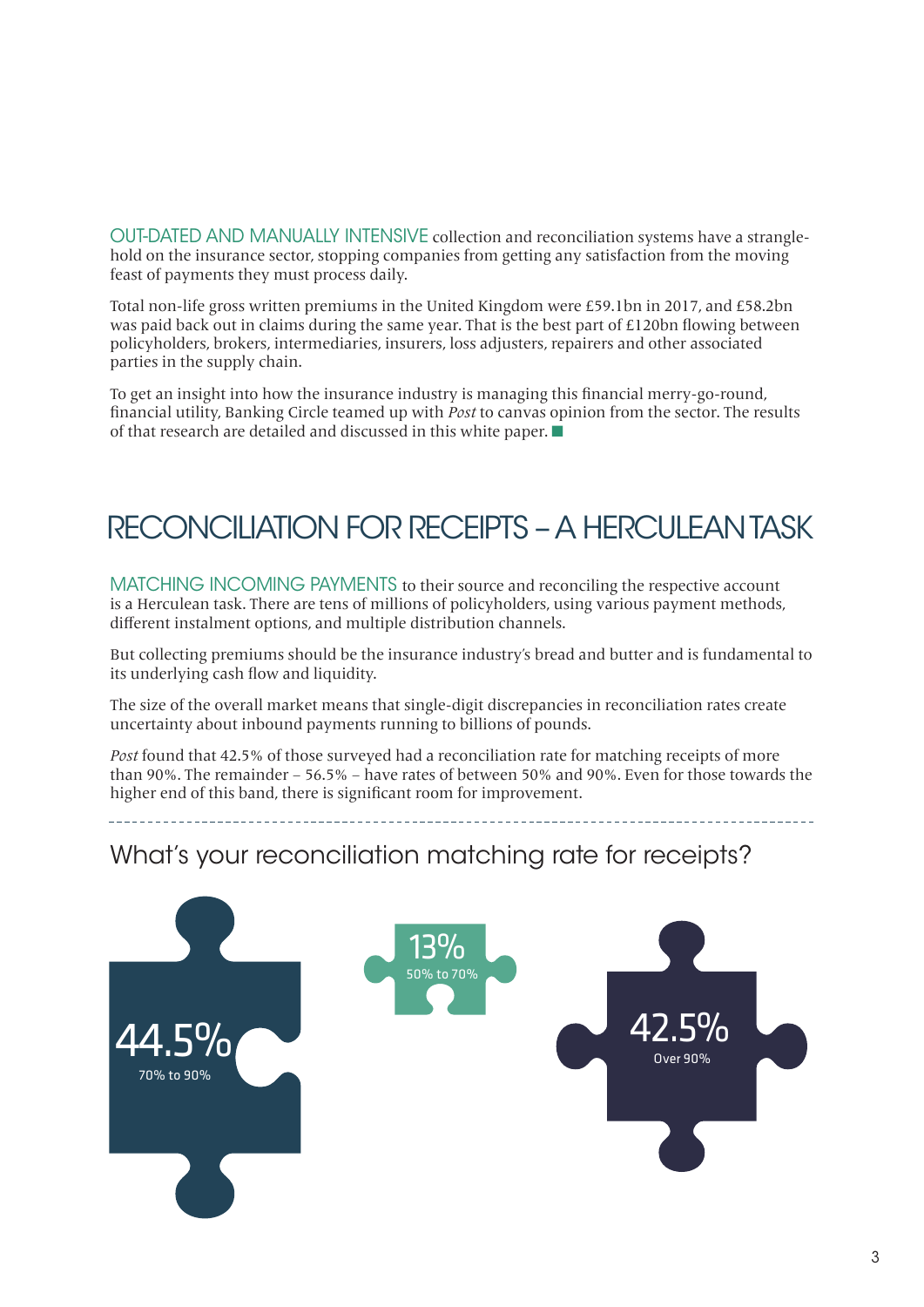# RECONCILIATION FOR RECEIPTS

For those at the lower end – 13% were in the 50% to 70% bracket – the inefficiency in their collections systems is an ongoing drain on operational and financial resources and results.

Each insurer will have its own reconciliation process that has evolved, in many cases, over hundreds of years. Aviva, for example, has a heritage that dates back to 1696, while RSA Insurance Group can trace its roots to 1710.

Many composite insurers have bolted together various collection systems as a result of merger and acquisition activity and in most cases before the advent of today's digital age. Few, therefore, have had the opportunity to design their current system on the latest technology, using the most flexible architecture.

The result is that 28% of the market still relies on manual reconciliation methods. At the other end of the scale, only 4% have fully-automated reconciliation solutions involving no human intervention.

#### Which of the below best describes the reconciliation process that you currently use?



The remaining two-thirds (68%) run systems that sit between these two stools, mixing human and automated reconciliation solutions to balance their books. While the research does not detail how far towards the manual or the automated side of this mix each company sits, given so few companies are fully-automated, it seems reasonable to assume those in this middle ground are still a long way from being hands-free. ■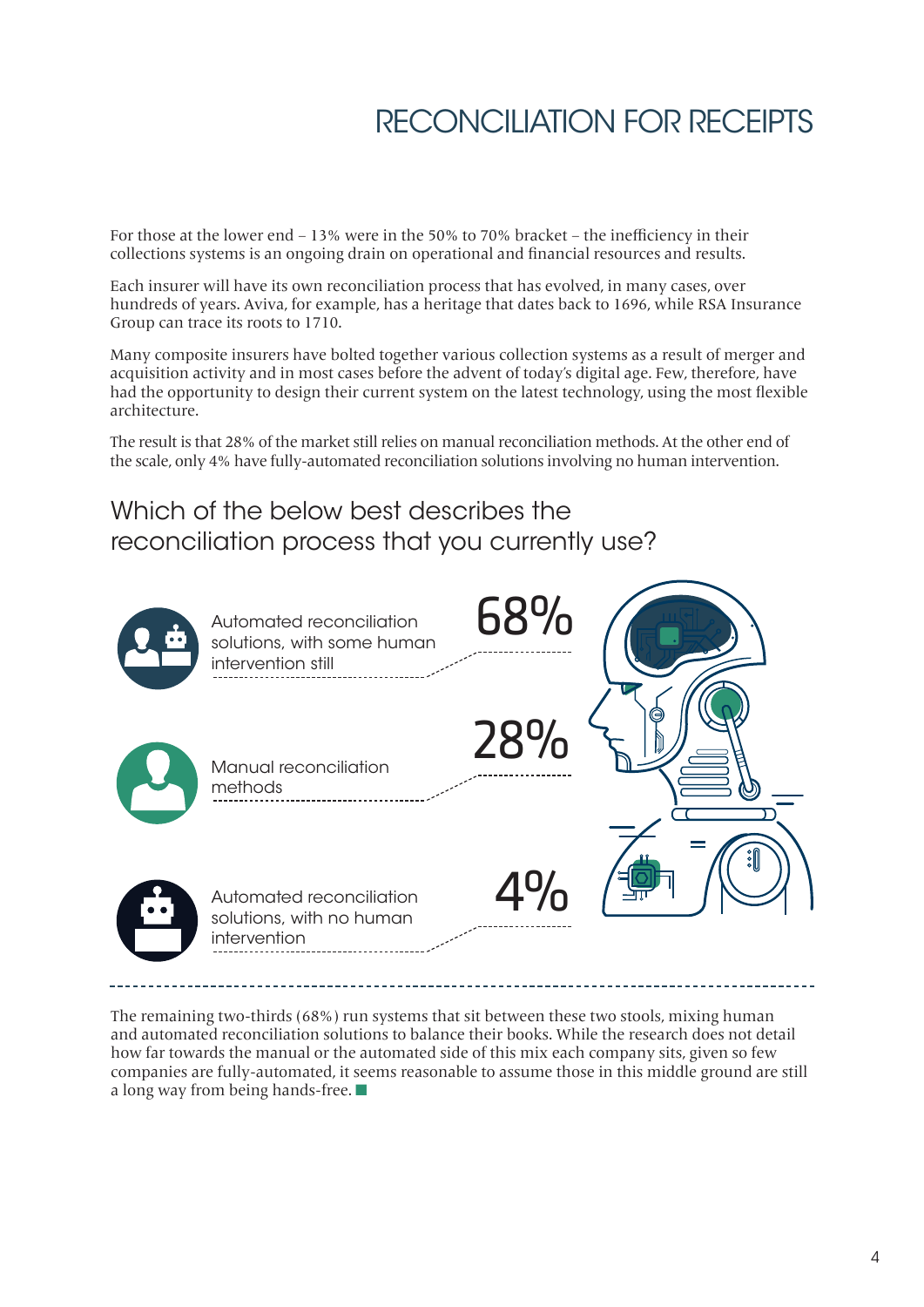# BIGGEST PAIN-POINTS IN CURRENT RECONCILIATION **SYSTEMS**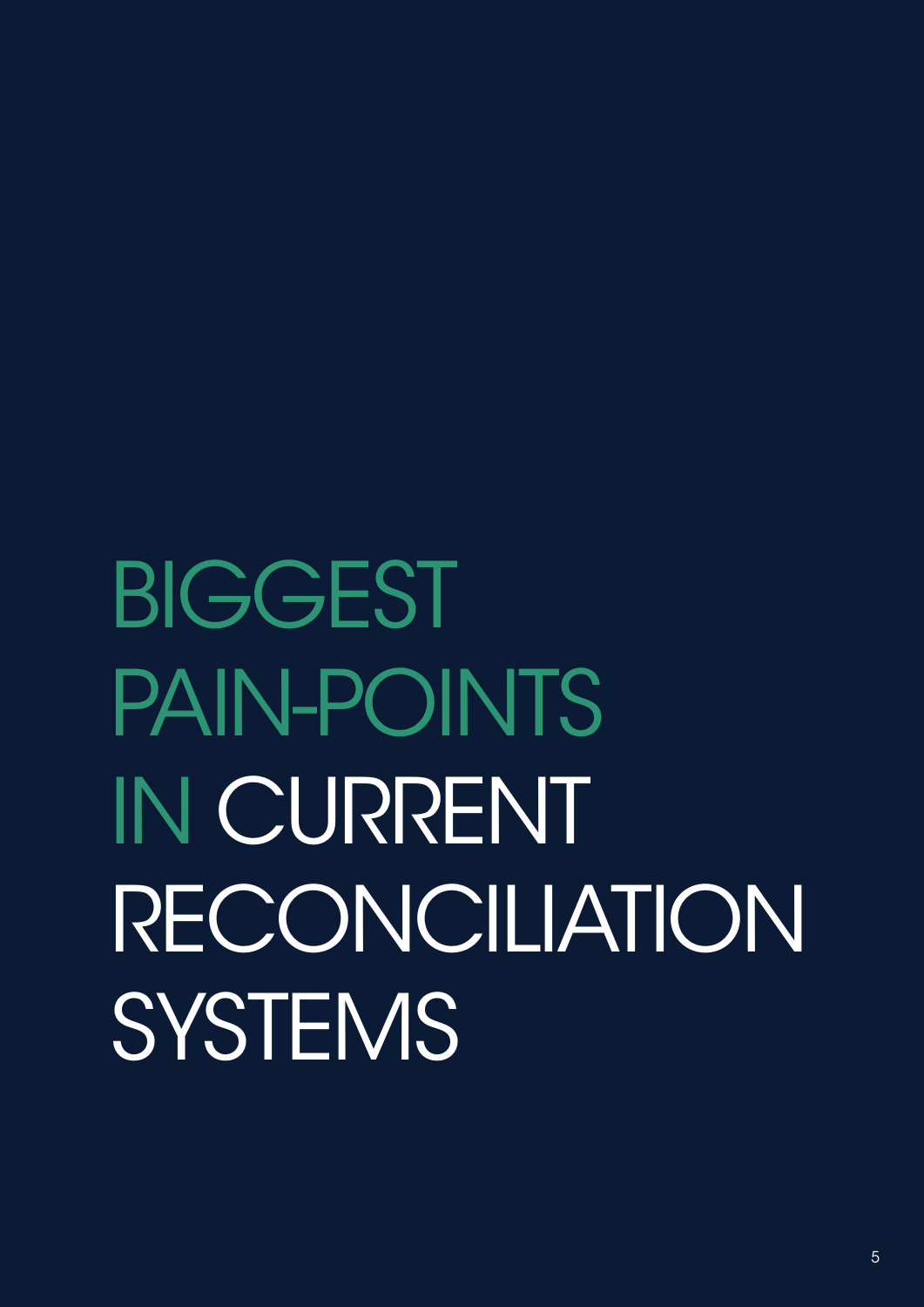### BIGGEST PAIN-POINTS IN CURRENT RECONCILIATION SYSTEMS

SO, WHAT ARE THE BIGGEST PROBLEMS with existing reconciliation systems that need to be addressed? Responses to the *Post* research found four areas that continually threw sand in the collection cogs. These were:

- **EXECTED COLLECTION OF THE INSURANCE PREMIUM WHERE DIRECT DEBIT IS NOT** USED OR HAS FAILED TO TAKE PAYMENT
- **DELAYS CAUSED WHEN THE PAYMENT REFERENCE IS OMITTED BY AN** INTERMEDIARY BANK
- **DELAYS CAUSED IF THE PAYMENT REFERENCE IS MANUALLY MIS-KEYED**
- **N COLLECTION OF PAYMENT FROM BROKERS AND INTERMEDIARIES**

These are challenges that every company in the market will recognise, but they do not represent insurmountable problems, and today's technology is more than capable of providing highly effective solutions.

The problem is transitioning the old way of doing things to more efficient systems. In addition, finance and treasury departments must compete with front-end sales and back-end claims departments for priority when it comes to winning support and resource allocation for operational improvement programmes.

But unless insurers can collect premiums effectively and pay out claims promptly, they risk alienating customers and commercial partners and damaging their reputations. ■

# MISSING OUT ON COMMERCIAL ADVANTAGE

AS THINGS STAND, there are few companies that can differentiate themselves and create commercial advantage through their existing payment infrastructure. The research carried out by Post found that only 19% of responders graded their premium collection capability as 'excellent'.

When it comes to paying claims speedily, less than a third (28%) felt able to put themselves into this top bracket.

Worst of all was the ability to onboard new partners; only 15% felt this process was 'excellent'.

The majority of companies fell into the 'good' or 'fair' brackets, giving them lots of room for improvement, but little leverage in the market when it comes to winning new customers or suppliers.

The insurance market has given less emphasis to the priority that customers give to finding the lowest premium at the expense of all else. It wants customers and partners to give more weight to considerations such as service, policy coverage and financial strength.

But if an insurer cannot demonstrably prove it has convenient and effective premium collection systems, can pay out claims swiftly, and bring new partners on board with minimal fuss and maximum ease, how can they push the focus away from price?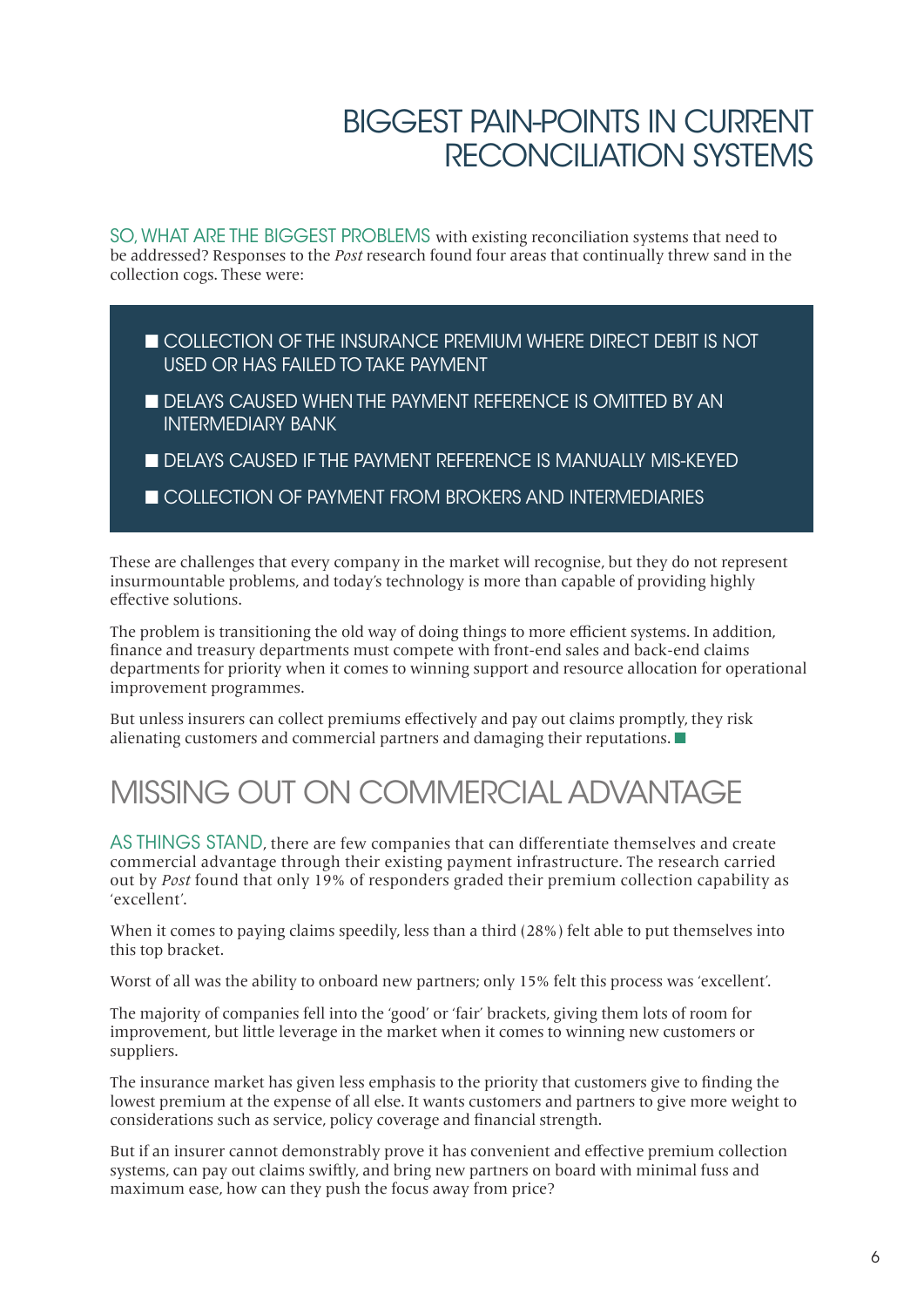## MISSING OUT ON COMMERCIAL ADVANTAGE

#### How effective would you rate your existing payment infrastructure in terms of:

#### Effective premium collection

| Excellent | 19%       |
|-----------|-----------|
| Good      | 53%       |
| Fair      | 28%       |
| Poor      | <b>0%</b> |

#### Paying claims speedily

| Excellent | 28%        |
|-----------|------------|
| Good      | <b>50%</b> |
| Fair      | $20\%$     |
| Poor      | 2%         |

#### Onboarding new partners



Indeed, it seems there is a lag between what businesses want to offer and what they actually can offer when it comes to their collection and reconciliation systems.

This was reflected in the research, which asked those questioned to highlight the top three priorities for their business from a list of five. Scored and listed in order of importance, the list came out as follows:

**N** QUICK RECONCILIATION OF PAYMENTS AND PAY-OUTS

- **N HAVING A SINGLE VIEW OF THE CUSTOMER**
- **NO SPEED TO MARKET FOR NEW PROPOSITIONS**
- **N TRANSPARENCY OF PAYMENTS**
- **n** TARGET NEW MARKETS

But all of these things are difficult to achieve if there is not an efficient payment and collection infrastructure in place that gives companies the ability to fulfil these commercial objectives in practice.

So, what is the answer to these myriad of issues and is there a solution that is possible to implement and scale up, to service the multi-billion pound payment flows in question? ■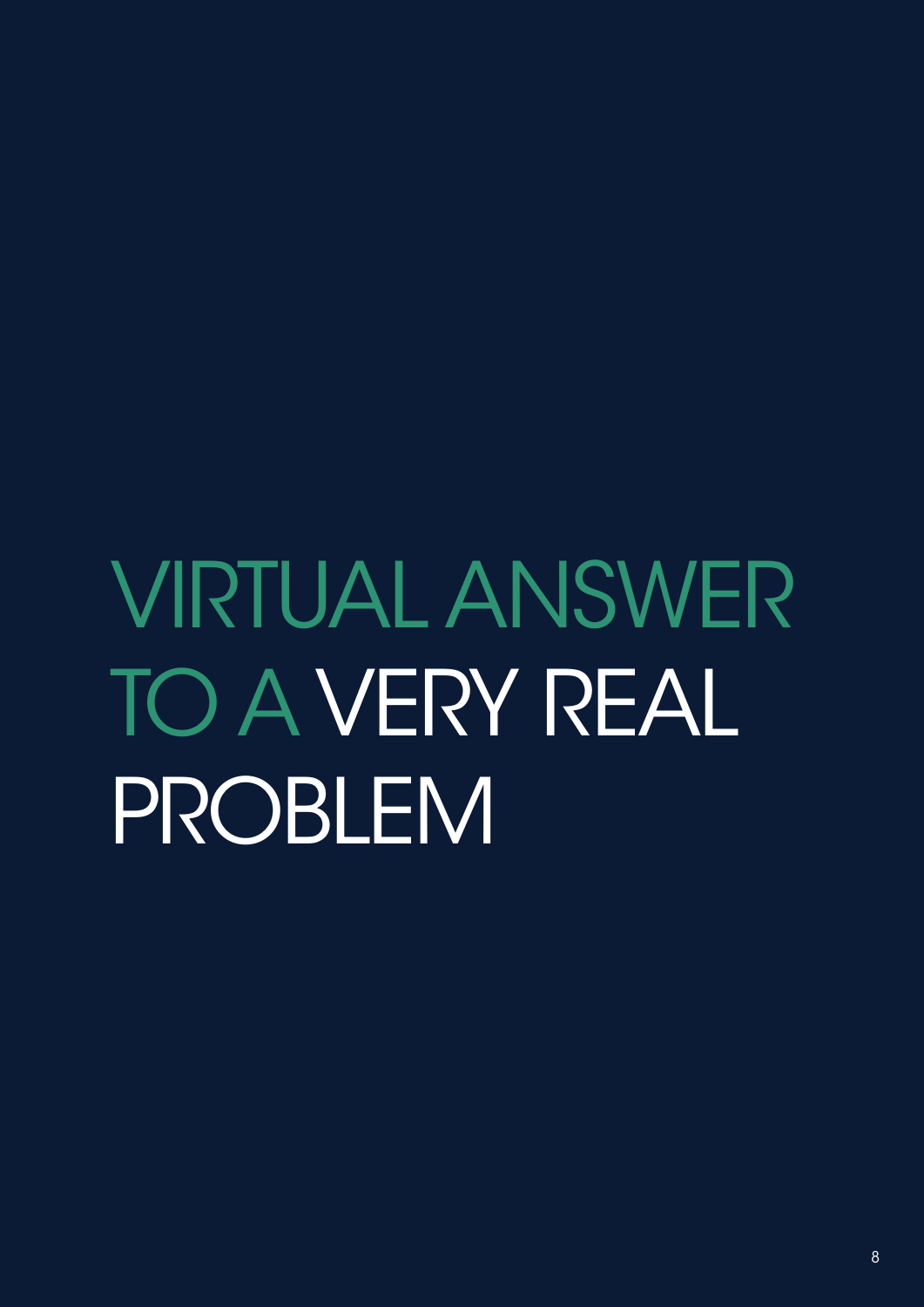ONE SOLUTION THAT IS FAST FINDING SUPPORT and delivering transformative change is based on the use of virtual IBANs (international bank account numbers).

Most collection and reconciliation systems rely on matching payments into and out of a master account using some form of referencing.

In theory this is all well and good, assuming references are always accurate, they are never omitted at any stage in the payment cycle, and finance departments do not introduce errors manually.

However, the research, as well as anecdotal evidence from the market, show this is not the case. In practice all these issues are a daily drag on the efficiency and effectiveness of current systems.

In contrast, virtual IBANs avoid the need to have all collections flowing into a master account, where they need to be matched, reconciled and then paid on as necessary. Virtual IBANs enable a company to assign a separate account to each individual client or commercial partner. These virtual IBANs then map to a master account.

By having a virtual IBAN for each customer, it is possible to create a full reconciliation engine and see what has been paid into the account and when it was received. In addition to receiving payments these virtual IBANs can execute payments and so any charges or commissions can be settled as necessary.

#### Key benefits of Banking Circle Virtual IBAN accounts include:

- Fast account set-up for collection of premiums and first party pay-ins and to fund claims pay-outs
- **n Instead of relying on references within payment messages, payments** can be sent directly to individual designated accounts, meaning there is no delay in reconciling payments
- Ability to leverage the Banking Circle network to make and receive payments instantly
- **n** Payments and FX API connectivity
- Access to an award-winning FX platform via web, tablet and mobile
- **n Improved payments acceptance, settlement times and reconciliation** because payments are made in the name of the Insurance provider account holder
- Reduced AML and KYC risk as a result of end to end transparency and clear segregation of funds through dedicated Virtual IBAN accounts

#### Virtual IBAN functionality:

- $\blacksquare$  No correspondent channel is restricted for payments to and from corporate entities
- Members can only view the master account online and through the API - the virtual accounts cannot be viewed directly
- Virtual accounts can be in the name of the individual insurance provider's customers or private individual, or have a bulk set of virtual IBANs in the name of the broker or intermediary.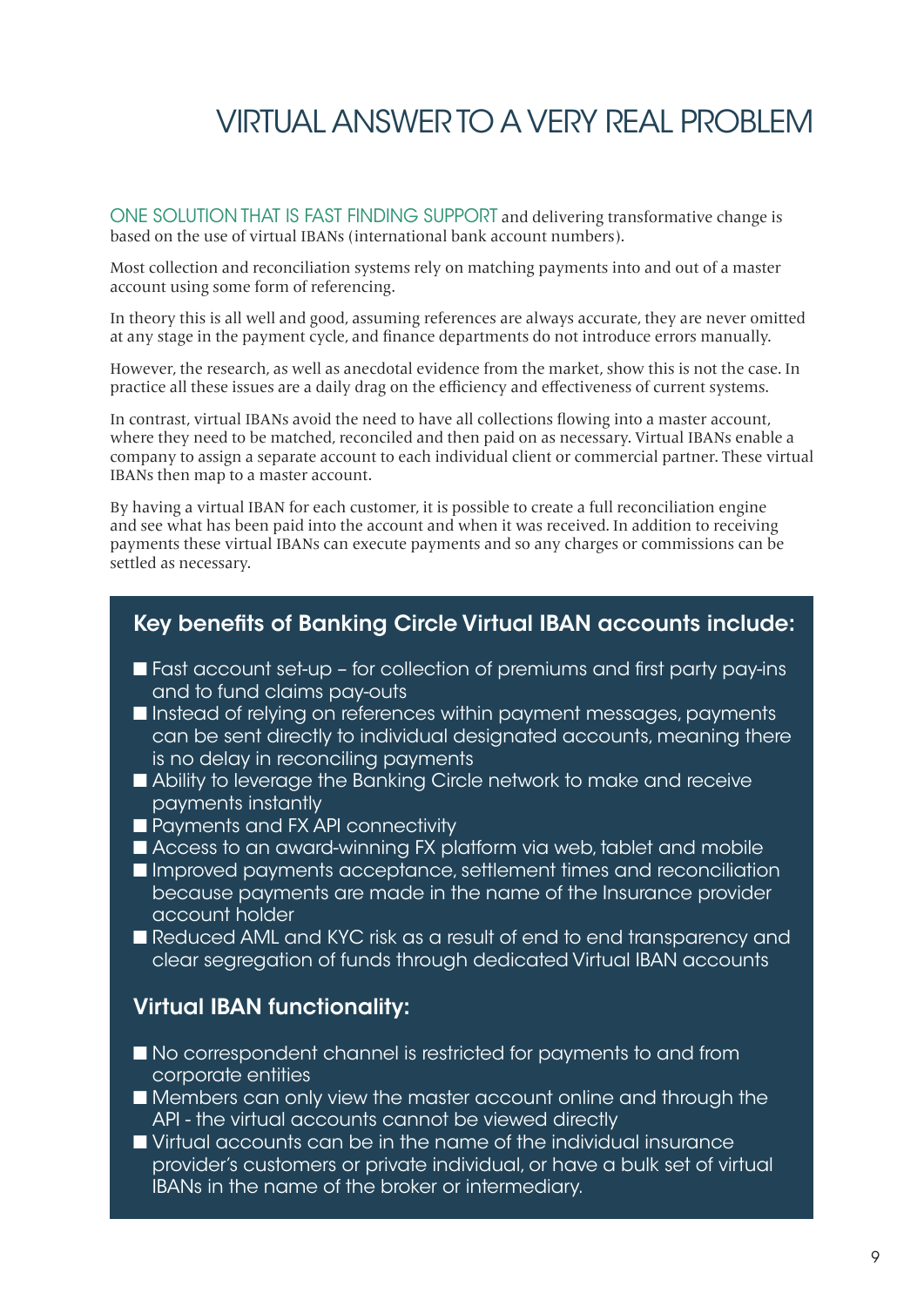The virtual IBAN lets companies have a clear view, at an individual level, of a customer's scheduled and completed credits and debits.

Extoling the virtues of virtual IBANs, and explaining some of the technical detail behind them, consultancy firm Accenture said in a recent paper: "Virtual IBANs are a mechanism to improve straight through reconciliation of receivables for corporate clients. Under such an offering, a financial institution would open a series of dummy IBANs for its client. Underlying each of these virtual IBANs is a real physical account (held in the bank's ledger) to which the payments made to these virtual accounts are routed.

"With this arrangement in place, the client then has the flexibility to assign these IBANs to its individual suppliers, so that when a supplier makes an electronic payment it would automatically go into the relevant virtual IBAN. Once the payment hits the bank's core banking system, a virtual account engine maps the payments made to these virtual IBANs to the real account number, enabling the funds to be cleared to this physical account. The virtual IBANs are also captured in the account statements, allowing clients to identify the payment originators and thereby simplifying their reconciliation process. This type of product also eliminates the need to reconcile receivables information manually."

The Accenture report added: "Virtual accounts also offer improved credit control due to the availability of timely and accurate reconciliation of collection information, thereby delivering a clearer credit picture of customer accounts at both the individual and overall level."

This increased transparency enables companies to improve straight through processing rates and get a faster, more accurate oversight of their financial position.

When deciding whether to work with new digital and/or insurtech partners, the number one consideration for insurers is their ability to create business process improvements.

What do you look for when agreeing to work with new digital/insurtech partners?

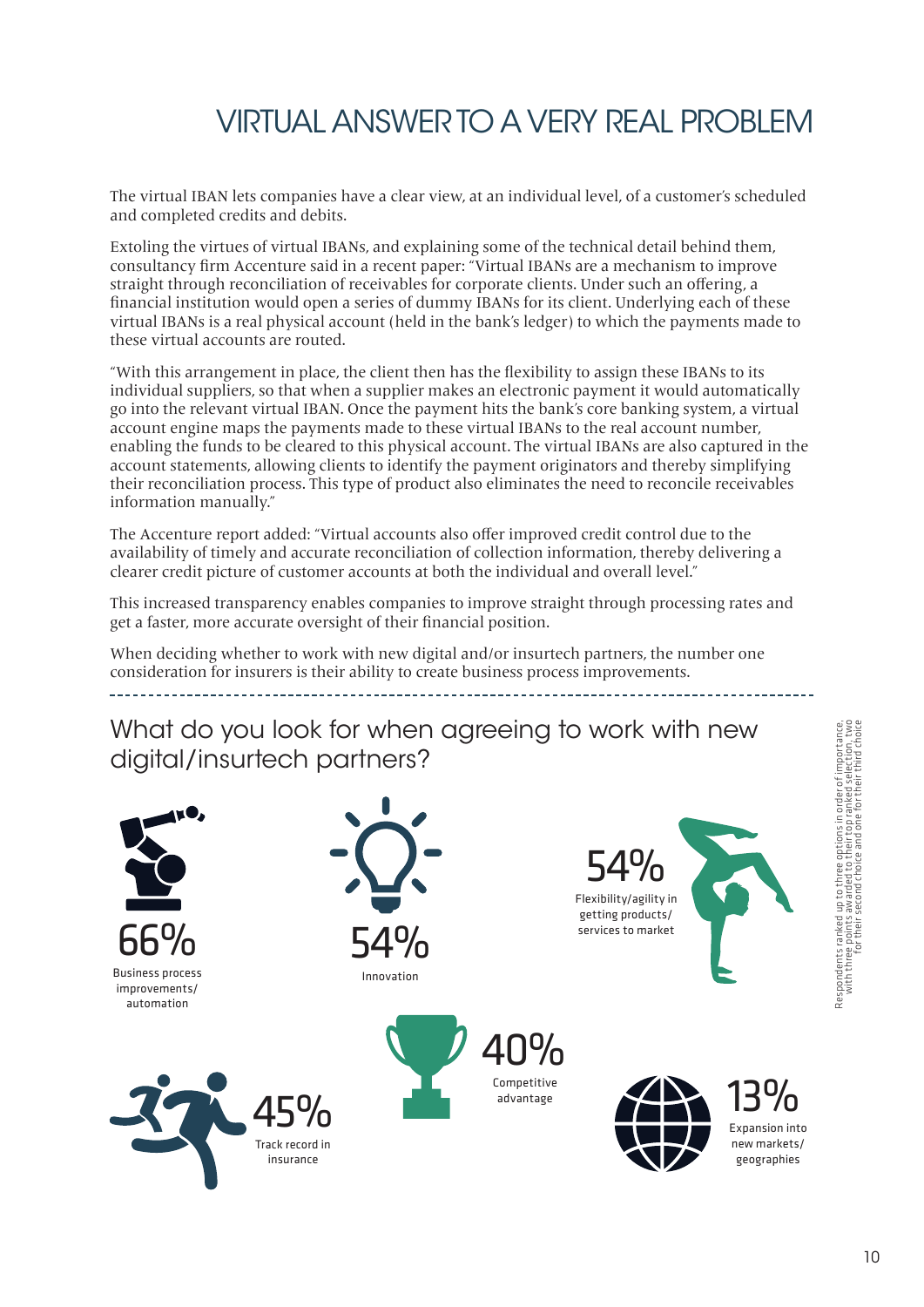Virtual IBANs certainly offer these benefits and the system can be implemented quickly. Banking Circle can provide hundreds of thousands of – millions if needed – virtual IBANs. It has also completed a live-test and onboarding process for a regulated client in under four weeks, demonstrating its ability to meet compliance demands and work swiftly.

The challenge for the insurance sector is to develop the mindset and deploy the resource to explore and implement technology solutions that will give them the faster, more accurate and more efficient collection and reconciliation systems they need to differentiate themselves in the market and improve their underlying cash flow and liquidity. The Post research found that insurers see building the right culture and keeping on top of the latest developments as the two biggest threats that advancing technology poses to their businesses.

With the advancements of new technology, what do you perceive to be the biggest threats to your business?



This might be true. But creating the requisite culture and staying in tune with the latest developments will also give these companies the opportunity to leave competitors in their wake.

Many have invested heavily in understanding and implementing digital developments, but the research shows existing payment systems and architectures have not enjoyed a lot of this attention. As such, these areas could offer significant commercial benefits if overhauled and upgraded. ■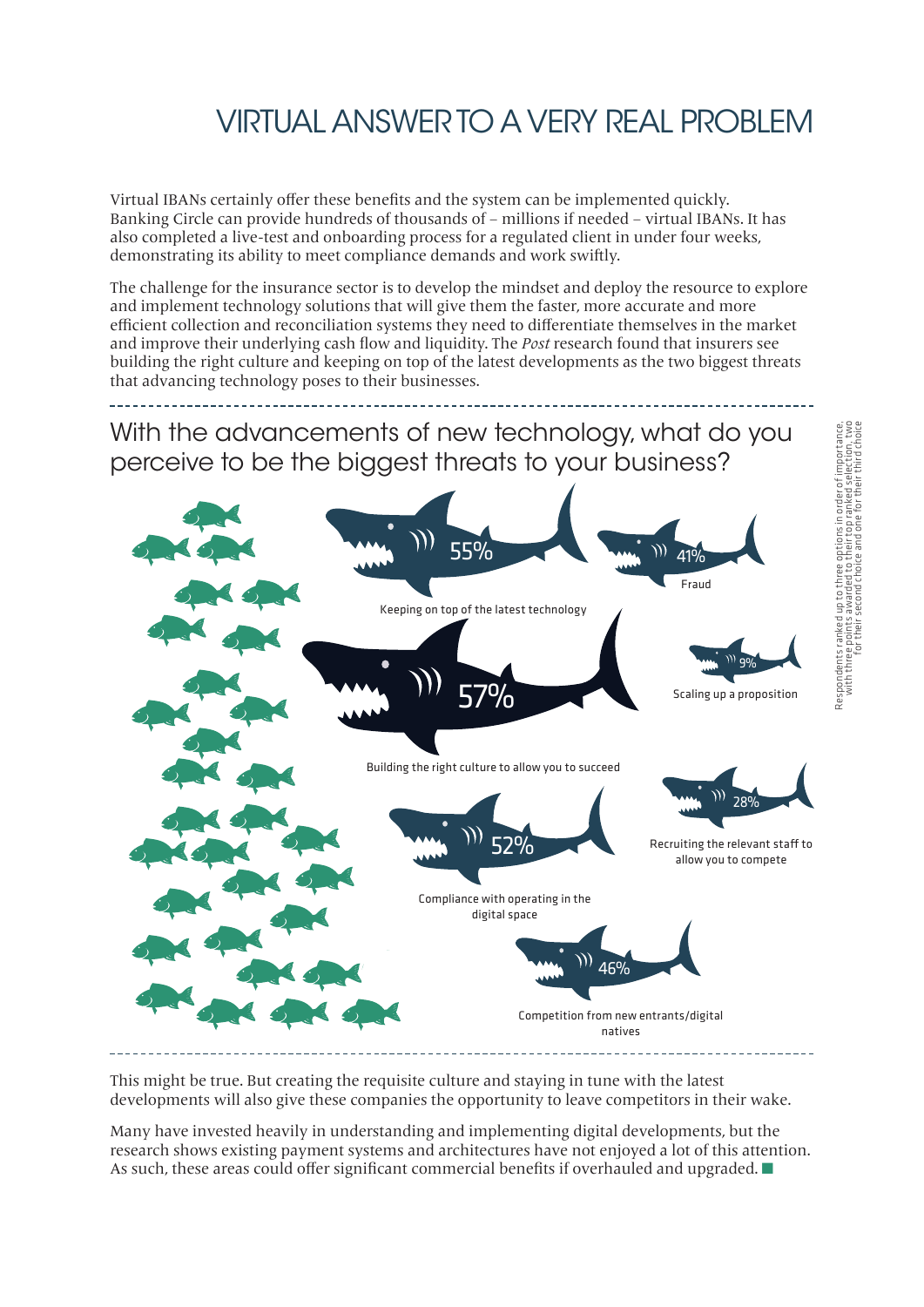#### An introduction to Banking Circle

Banking Circle is a financial utility, which gives banks, insurtech and financial technology businesses the opportunity to provide their customers with access to international banking



solutions – including accounts, payments and loans – without the need to invest in developing and deploying solutions inhouse.

It is headquartered in Hellerup, Denmark, has offices in London and Luxembourg, and its technology can cope with the demands of the largest companies. This year it will process 12 million payments with a combined value of £80bn.

In September 2018, Banking Circle was acquired by EQT VIII and EQT Ventures, in partnership with Banking Circle's founders. The acquisition will see EQT support Banking Circle's continued acceleration of its growth strategy, in current and new geographies, as well as the expansion of the product portfolio.

In 2018 alone, Banking Circle has won 13 awards, of which seven were for Banking Circle Virtual IBAN.